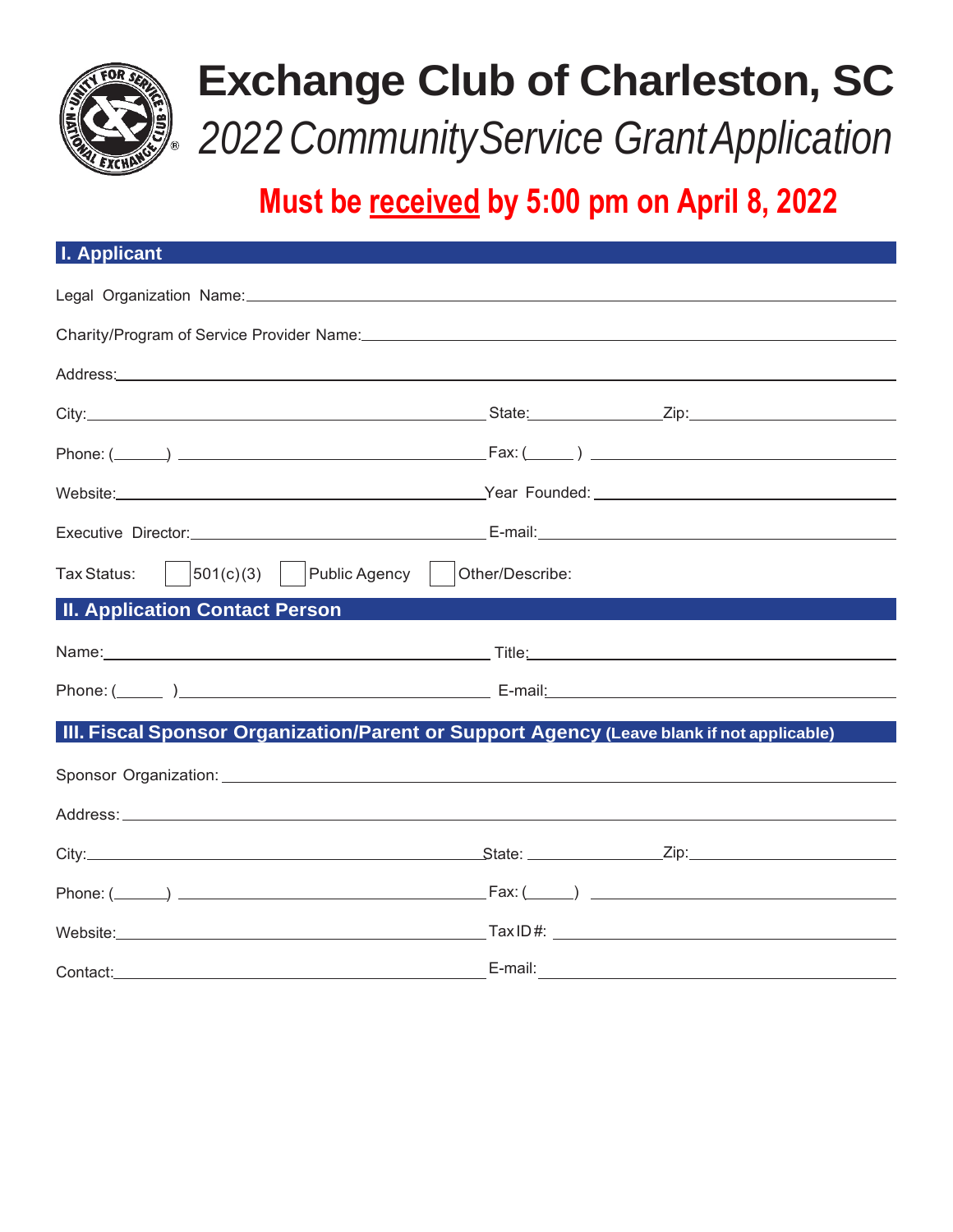### **IV.Purpose of Request**

Iicn8ssswwwkt

| Phone: $(\_\_\_\_)$                                                                                            |  |  |
|----------------------------------------------------------------------------------------------------------------|--|--|
|                                                                                                                |  |  |
|                                                                                                                |  |  |
|                                                                                                                |  |  |
| Responses to the following questions are limited to the space provided. Please be clear and concise.           |  |  |
| 1. Please indicate whether the proposed project/program is currently in operation or is a new project/program. |  |  |
| Existing project/program   New project/program                                                                 |  |  |
| 2. Provide a statement of the need or problem to be addressed.                                                 |  |  |
|                                                                                                                |  |  |
|                                                                                                                |  |  |

Iich8wwkt Iicn8wwkt Iicn8wwkt Iicn8wwkt Iicn8wwkt Iicn8wwkt Iicn8wwkt Iicn8wwkt Iicn8wwkt Iicn8wwkt Iicn8wwkt I

Iich8wwktIicn8wwktIicn8wwktIicn8wwktIicn8wwwktIicn8wwwktIicn8wwwktIicn8wwwktIicn8wwktIicn8ww

Iich8wwkt Iicn8wwkt Iicn8wwkt Iicn8wwkt Iicn8wwkt Iicn8wwkt Iicn8wwkt Iicn8wwkt Iicn8wwkt Iicn 8ww

#### 3. Provide a brief description of the proposed project.

| Provide a brief description of the proposed project. |  |  |
|------------------------------------------------------|--|--|
|                                                      |  |  |
|                                                      |  |  |
|                                                      |  |  |
|                                                      |  |  |
|                                                      |  |  |
|                                                      |  |  |
|                                                      |  |  |
|                                                      |  |  |
|                                                      |  |  |
|                                                      |  |  |
|                                                      |  |  |
|                                                      |  |  |
|                                                      |  |  |
|                                                      |  |  |
|                                                      |  |  |
|                                                      |  |  |
|                                                      |  |  |
|                                                      |  |  |
|                                                      |  |  |